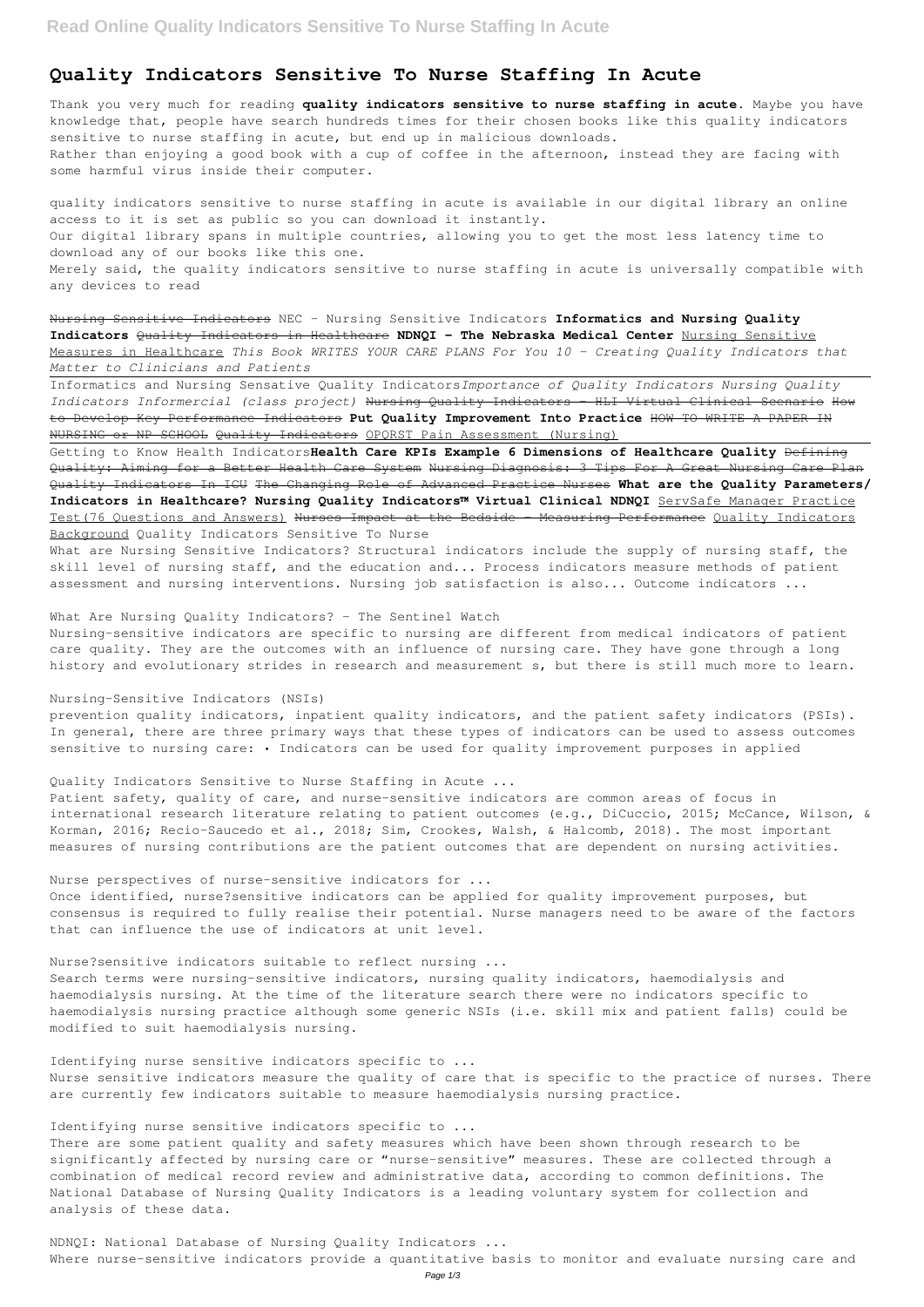## **Read Online Quality Indicators Sensitive To Nurse Staffing In Acute**

are referred to as objective quality measures, nurse-reported measures are used to determine nurses' perceptions and are referred to as subjective quality measures [ 12 ].

### Concordance between nurse-reported quality of care and ...

Meanwhile, NHS Scotland has had a core set of continuous quality improvement indicators (CQIs) for nursing relating to food, fluid and nutrition, falls and pressure area care since 2008. These indicators are complemented by the 'ward profile' and are being built on to support the measurement of caring behaviours and patient experience.

### Nursing dashboards - measuring quality

Nursing-sensitive indicators identify structures of care and care processes, both of which in turn influence care outcomes. Nursing-sensitive indicators are distinct and specific to nursing, and differ from medical indicators of care quality. For example, one structural nursing indicator is nursing care hours provided per patient day.

### The National Database of Nursing Quality Indicators ...

National Database of Nurse Quality Indicators (NDNQI) ?Established by the American Nurses Association ?Mission is to aid the registered nurse in patient safety and quality improvement efforts by providing research based national comparative data on nursing care and the relationship to patient outcomes

Nurse Sensitive Quality Indicators - Mahidol University

Nursing-sensitive indicators reflect the structure, process, and patient outcomes of nursing care. Structure - supply of nursing staff, skill level of staff, and education of staff Process - assessment, intervention, and job satisfaction Outcomes - patient outcomes that improve if there is greater quantity and quality of nursing care

NDNQI Indicators - National Database of Nursing Quality ... Nursing sensitive indicators generally refers to various aspects of nursing care including the following: 1. Structure Indicators- These include nursing manpower, competency or skill level of nursing staff and education as well as certification levels of nursing staff. 2.

#### Nursing Sensitive Indicators and its impact on ...

Nursing sensitive quality indicators (NSQIs) and nursing sensitive outcomes indicators (NSOIs) are referring to the same thing - patient outcomes that are directly or indirectly influenced by nursing (Dorman, 1977). In 1998, the ANA funded the development of a national database named as the National Database of Nursing Quality Indicators (NDNQI).

"Nurses play a vital role in improving the safety and quality of patient car -- not only in the hospital or ambulatory treatment facility, but also of community-based care and the care performed by family members. Nurses need know what proven techniques and interventions they can use to enhance patient

Nursing Sensitive Outcome Indicators - WFCCN Nurse sensitive quality outcomes are those patient outcomes that have been found, by clinical research, to be uniquely linked to the presence or absence of nursing care. 20 NURSING SENSITIVE QUALITY INDICATORS: DEFINITIONS OF THE INDICATORS 21

Nurse Sensitive Outcome Indicators: What They Are and How ... The concept of 'nursing sensitive indicators' is valuable to elaborate nursing care performance. The conceptual foundation, theoretical role, meaning, use and interpretation of the concept tend to differ.

#### Nursing?sensitive indicators: a concept analysis - Heslop ...

Nursing Sensitive Indicators Nursing-sensitive indicators can be an important tool in identifying patient care issues that could potentially arise during a hospital stay. By analyzing the data on specific nursing-sensitive indicators, the quality of patient care can be optimized and patient satisfaction can be improved.

In this era of patient safety, quality indicators associated with the nursing profession have evolved from nursing-sensitive to adverse event sensitive. This paper aims to compare and contrast available

quality indicator ools associated with nurse staffing outcomes. Methods: We conducted a systematic review of literature from the past 6 years, identifying research and/or monitoring efforts reporting structure, process, and/or outcomes measures associated with nursing care. Twenty-four articles were selected, and identified indicators from the National Quality Forum were compared/contrasted with relevant AHRQ Patient Safety Indicators. Results: The results of this study provide an important comparative assessment of the types, content, and intended purpose of available nursing indicators. We found little overlap and direction in the types of indicators available to examine the influence of nurse staffing on the outcomes of care. Further, there are no process measures available. The need for consistent indicator definitions and process measures is addressed.